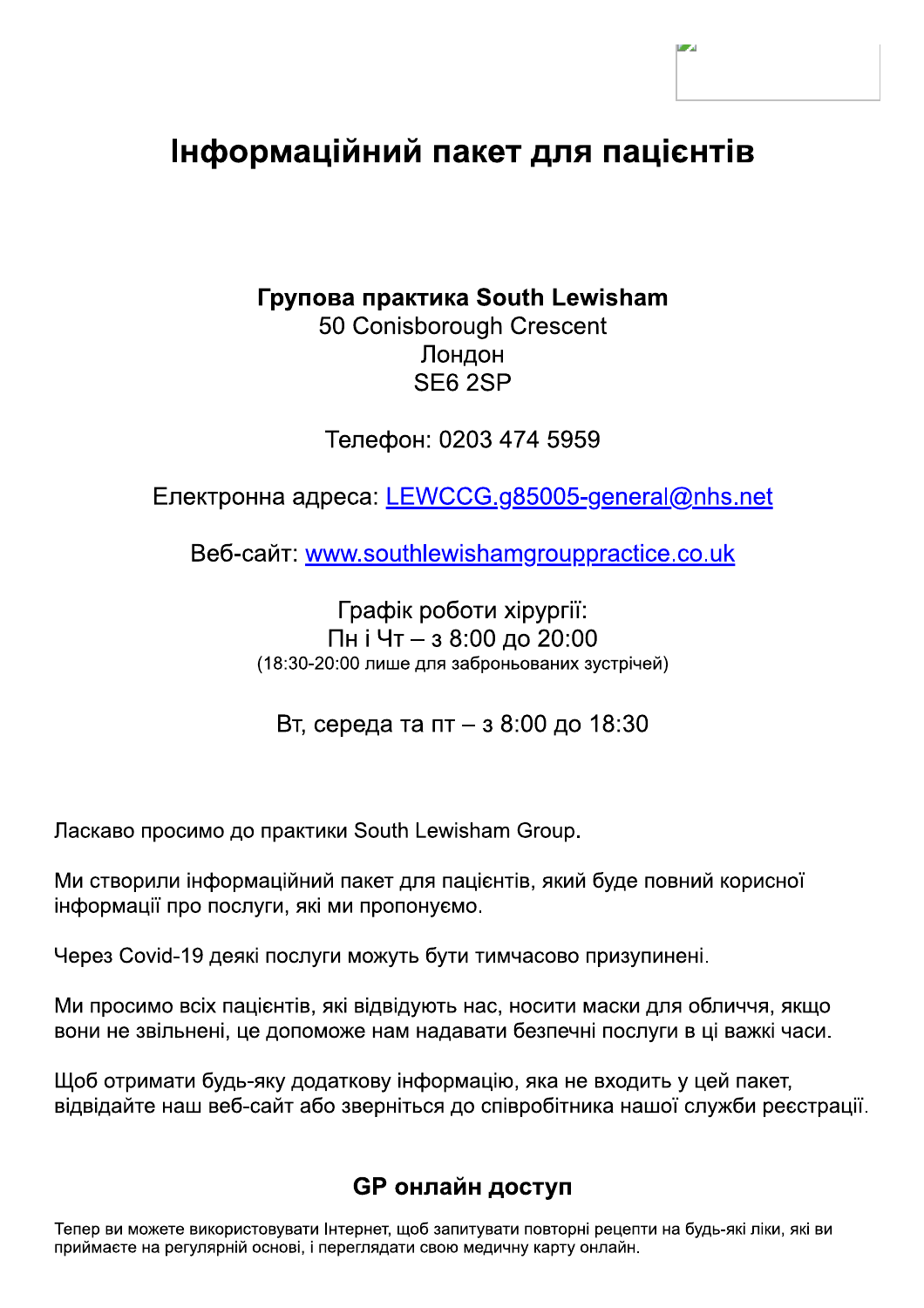Ви несете відповідальність за збереження ваших даних для входу, включаючи пароль у безпеці. Якщо ви знаєте або підозрюєте, що доступ до вашого запису отримав хтось, до якого ви не погодилися бачити ваш обліковий запис, вам слід негайно спробувати свій пароль. Якшо ви не можете цього зробити. зв'яжіться з практикою, щоб ми могли видалити онлайн-доступ, доки ви не зможете скинути свій пароль.

Якщо ви роздруковуєте будь-яку інформацію зі свого запису, ви також несете відповідальність за збереження її в безпеці. Якщо ви взагалі турбуєтеся про збереження друкованих копій, радимо не робити копії.

Протягом робочого дня практикуючим працівникам іноді необхідно внести до вашої картки, тобто прикріпити отриманий документ або оновити вашу інформацію. Тому ви помітите, що імена адміністратора/приймальні поряд з деякими вашими медичними даними, це нормально.

Визначення повної медичної картки — це вся інформація, яка міститься в карті пацієнта (це включає всі листи, документи та будь-який вільний текст, який був доданий практичним персоналом, як правило, лікарем загальної практики. Кодований запис — це вся інформація, яка міститься в запис у закодованій формі, наприклад, діагнози, ознаки та симптоми (наприклад, кашель, головний біль), але виключає листи, документи та вільний текст.

Перш ніж подати заявку на онлайн-доступ до свого запису, слід врахувати деякі моменти. Хоча ймовірність того, що будь-яка з цих речей станеться дуже мала, вас попросять прочитати та зрозуміти наступне, перш ніж отримати дані для входу

#### Забута історія

Можливо, є щось, про що ви забули у своєму записі, що вас може засмутити

#### Ненормальні результати або погані новини

Якщо ваш лікар загальної практики надав вам доступ до результатів тестів або листів, ви можете побачити щось, що вас засмучує. Це може статися до того, як ви поговорили зі своїм лікарем, або поки операція закрита, і ви не можете з ними зв'язатися.

### Вибір поділитися своєю інформацією з кимось

Від вас залежить, чи поділитеся ви своєю інформацією з іншими, наприклад, з членами сім'ї чи опікунами. Це ваш вибір, але ви несете відповідальність за збереження інформації в безпеці

#### Примус

Якщо ви вважаєте, що на вас можуть примусити надати деталі зі своєї картки пацієнта комусь проти вашої волі, тоді краще не реєструватися для доступу на даний момент.

#### Неправильно зрозуміла інформація

Ваша медична картка призначена для використання клінічним персоналом, щоб гарантувати, що ви отримуєте якнайкращий догляд. Деяка інформація у вашій медичній карті може бути високотехнічною/медичною, написана фахівцем і її важко зрозуміти. Якщо вам потрібні додаткові роз'яснення, будь ласка, зверніться до хірургії для більш чіткого пояснення.

### Інформація про когось іншого

Якщо ви не помітите в записі щось, що не стосується вас, або помітили будь-які інші помилки, негайно вийдіть із системи та зв'яжіться з практикою якомога швидше.

### Для отримання додаткової інформації/підтримки див.

www.nhs.uk/NHSEngland/AboutNHServies/doctors/Pages/gp-online-services-aspx Будь ласка, принесіть фотографічний доказ вашого посвідчення особи, щоб надати онлайн-доступ (якщо хтось із практики не може підтвердити вашу особу)

### Поділіться своєю медичною картою

#### Яка ваша медична книжка?

Ваша медична карта містить всю клінічну інформацію про допомогу, яку ви отримуєте. Коли вам потрібна медична допомога, важливо, щоб лікарі мали безпечний доступ до вашої медичної картки. Це дозволяє їм мати необхідну інформацію про вашу медичну освіту, щоб допомогти їм визначити найкращий спосіб допомогти вам. Ця інформація може включати вашу історію хвороби, ліки та алергію.

### Чому важливо ділитися?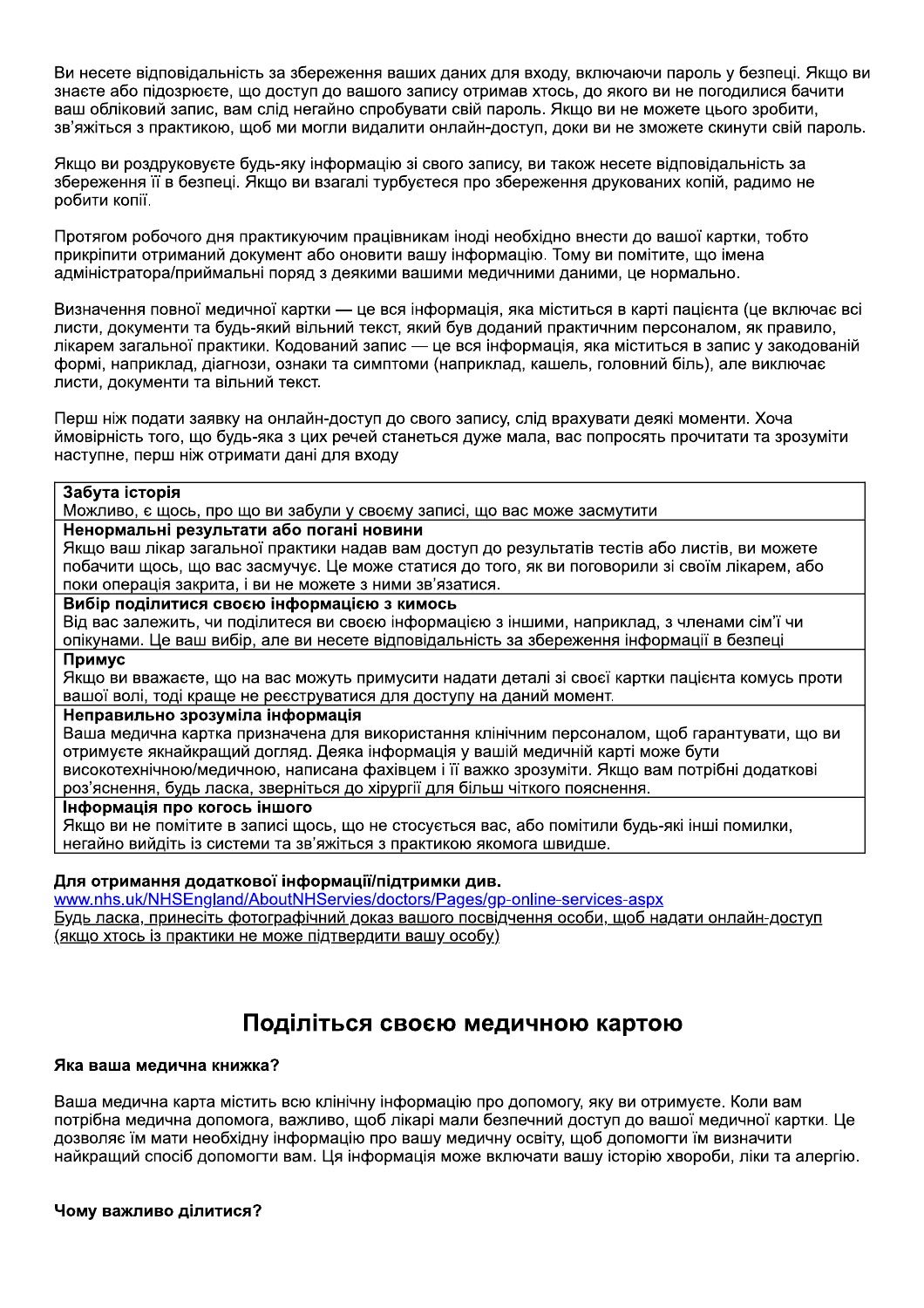Медичні картки про вас можуть зберігатися в різних місцях, включаючи вашу лікарню загальної практики та будь-яку лікарню, де ви проходили лікування. Надання доступу до своєї медичної картки забезпечить вам найкращий догляд та лікування, де б ви не знаходилися та коли б це вам було потрібно. Якщо ви вирішите не ділитися своєю медичною картою, це може вплинути на подальший догляд та лікування, які ви отримаєте. Нижче наведено кілька прикладів того, як обмін даними про стан здоров'я може бути корисним для вас:

- Поділіться своїми контактними даними це гарантує, що ви отримаєте будь-які медичні прийоми  $\bullet$ без затримок.
- Поділіться своєю історією хвороби це дозволить службам екстреної допомоги точно оцінити  $\bullet$ вас, якшо це необхідно.
- Поділіться своїм списком ліків це гарантує, що ви отримаєте найбільш відповідні ліки.  $\bullet$
- Поділіться своєю алергією -Це запобіжить тому, що вам дадуть щось, на що у вас є алергія.
- Надання доступу до результатів тестів це запобіжить потребу в подальших непотрібних тестах.

#### Чи захишена моя медична книжка?

Так. Існують запобіжні заходи, щоб переконатися, що лише організації, яким ви уповноважені переглядати ваші записи, можуть це робити. Ви також можете запросити інформацію про те, хто отримав доступ до вашої інформації як у вашій хірургії, так і за її межами.

#### Чи можу я вирішити, з ким поділитися своєю медичною картою?

Так. Ви вирішуєте, хто має доступ до вашої медичної картки. Щоб ваша медична картка була доступна між організаціями, які надають вам допомогу, потрібно отримати вашу згоду.

#### Чи можу я змінити свою думку?

Так. Ви можете будь-коли змінити свою думку щодо надання доступу до своєї медичної картки, просто повідомте нам про це.

#### Чи може хтось інший дати згоду від мого імені?

Якщо ви не маєте права дати згоду та маєте довгострокову довіреність, вони можуть дати згоду від вашого імені. Якщо у вас немає довгострокової довіреності, то рішення в найкращих інтересах можуть прийняти ті, хто піклується про вас.

### А як щодо батьківської відповідальності?

Якщо у вас є батьківська відповідальність, і ваша дитина не може самостійно прийняти обґрунтоване рішення, ви можете прийняти рішення про обмін інформацією від імені вашої дитини. Якщо ваша дитина компетентна, це має бути її рішення.

### Який ваш підсумковий запис про лікування?

Ваш підсумковий запис про лікування містить основну інформацію, включаючи ваші контактні дані, номер NHS, ліки та алергії. Це можна побачити у лікарях загальної практики, лікарнях та службах екстреної допомоги. Якщо ви не хочете мати зведену карту лікування, зверніться до свого лікаря загальної практики щодо відповідної форми відмови. З вашої згоди можна додати додаткову інформацію для створення розширеного підсумкового запису про лікування. Це може включати ваші плани догляду, які допоможуть вам отримати належний догляд у майбутньому.

### Як захищена моя особиста інформація?

Партнерські практики Modality завжди захищають вашу особисту інформацію. Щоб отримати додаткову інформацію про це, перегляньте нашу Повідомлення про конфіденційність на нашому веб-сайті або зверніться до члена нашої команди.

Шоб отримати додаткову інформацію про ваші медичні див. картки, www.nhs.uk/NHSEngland/thenhs/records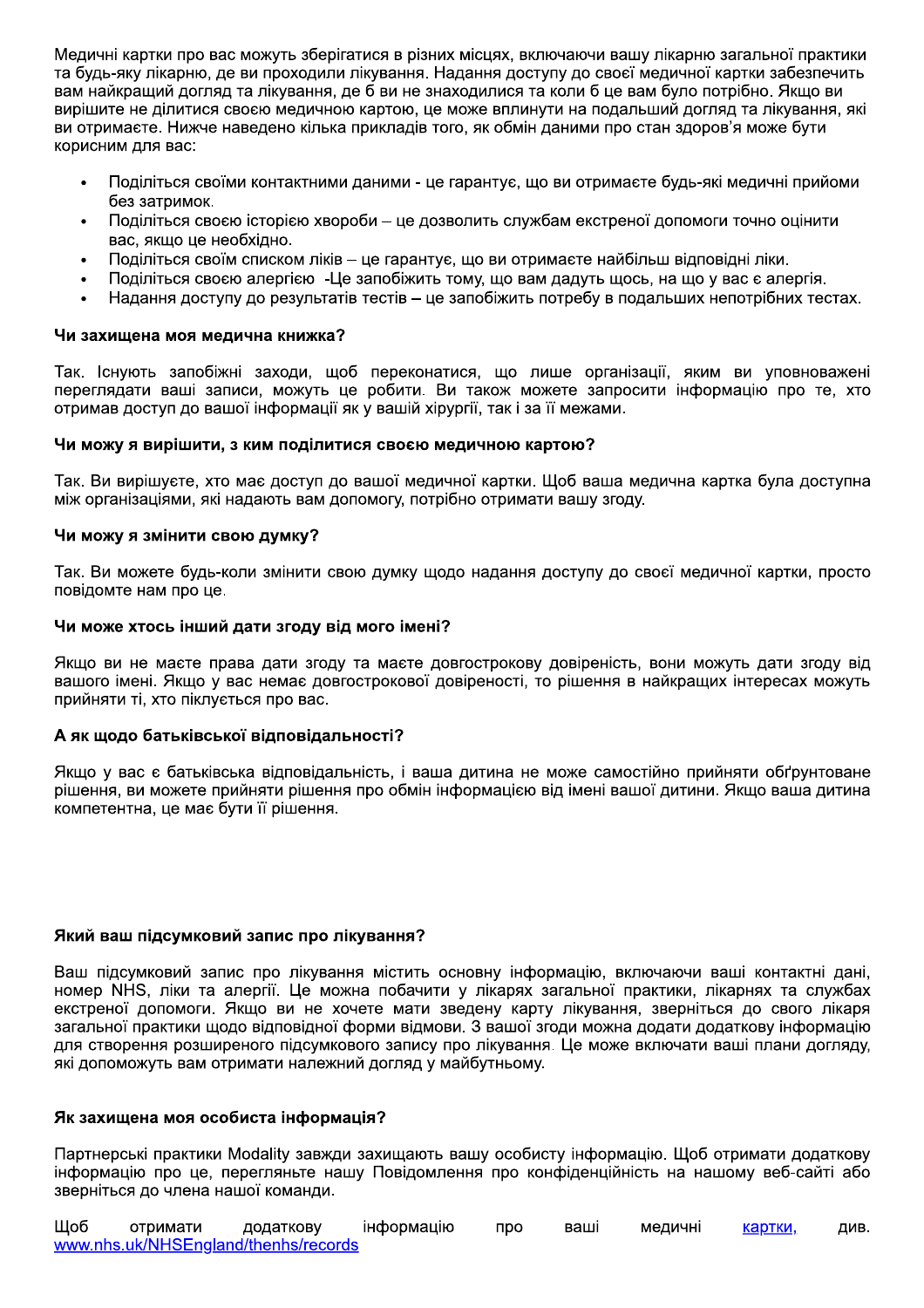Щоб отримати додаткову інформацію про те, як Національна служба охорони здоров'я використовує ваші дані для досліджень і планування, а також для відмови від них, див.: www.nhs.uk/your-nhs-datamatters

#### Сервіс обміну текстовими повідомленнями

Хірургія може зв'язатися з вами за допомогою текстового повідомлення, щоб підтвердити будь-які прийоми, ви також можете отримати повідомлення про скасування зустрічі, якщо це необхідно. Ця послуга також використовується для сповіщення про будь-які медичні огляди, які вам можуть бути призначені. Ця послуга безкоштовна. Будь ласка, переконайтеся, що ми також маємо ваші актуальні контактні номери.

### Як записатися на зустріч

У нас є різноманітні способи записатися на прийом до одного з наших клініцистів. Записи проводяться за допомогою телефонного відеодзвінка або віч-на-віч.

eConsult — це чудова послуга, доступна через наш веб-сайт або додаток NHS, Якщо у вас є доступ до цієї послуги, вона безкоштовна і дозволяє надсилати проблеми, запитувати листи, медичні довідки, а також надавати вам корисні поради. Щойно ви подасте електронну консультацію, один з наших клініцистів перегляне її (зазвичай в той же день), і з вами зв'яжеться, щоб надати відповідний курс дій.

Якщо у вас немає Інтернету, ви можете зателефонувати нам під час відкриття нашого, де ми постараємося допомогти вам.

У нас також є послуга під назвою «Підштовхнути лікаря», це зустріч із лікарем загальної практики за допомогою відеозв'язку, яку ви зазвичай можете отримати протягом 24 годин після того, як запитали посилання через нашу команду прийому.

Інші послуги включають в себе Ask First, це також онлайн-сервіс, він включає перевірку симптомів і дозволяє замовляти прийом до лікаря загальної практики або медсестри через додаток. Сюди також входять прийоми до фізіотерапевта або спеціаліста з психічного здоров'я.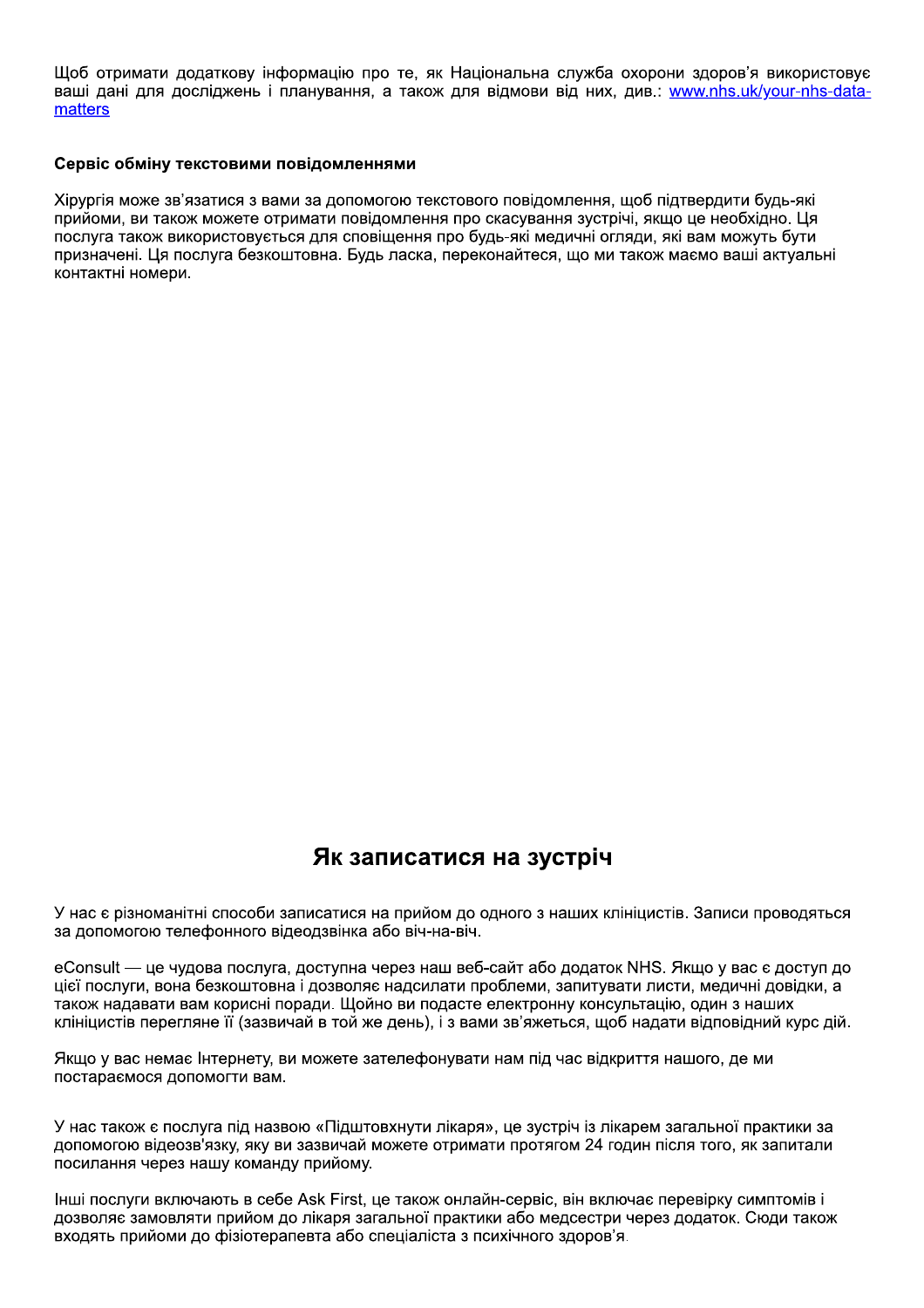GPEA (розширений доступ) — це послуга, що базується в університетській лікарні Льюїшама, де ми можемо записатись на особисту або телефонну зустріч до лікаря загальної практики або медсестри.

Якщо ви постійно прикуті до дому та потребуєте візиту додому, зателефонуйте нам з 8 ранку до 12 вечора. Лікар загальної практики зателефонує вам першим, і вас може направити на візит команда ОНЦ Home Visiting.

Зверніть увагу, що наші телефонні лінії відкриті з понеділка по п'ятницю з 8:00 до 18:30.

### Рецепти

При реєстрації пацієнтам рекомендується вказати аптеку. Більшість рецептів тепер надсилаються в електронному вигляді до вибраної вами аптеки.

Зверніть увагу, що ми не приймаємо запити на рецепти по телефону або на стійці реєстрації. Ви можете замовити ліки через додаток NHS, додаток Patient Access або через призначену вам аптеку.

Обробка всіх запитів на рецепти триває 2 робочі дні.

### Реєстрація самостійного прибуття

Коли ви прибули до хірургії на прийом, скористайтеся нашим монітором реєстрації самостійного прибуття, це найшвидший спосіб повідомити клініциста, що ви прибули. Якщо ви запізнитесь на прийом, лікар може відмовити вам у прийомі.

Якшо вам більше не потрібна зустріч. будь ласка, повідомте нам про це, щоб вона не пропала даремно й могла бути запропонована комусь іншому.

### Політика нульової толерантності

South Lewisham Group Practice дотримується політики нульової толерантності, і ви несете відповідальність за те, щоб ви та будь-хто, кого ви привезли до хірургії, з повагою ставилися до всього нашого персоналу. Недотримання цієї політики може призвести до того, що вас і вашу сім'ю виключити з нашої практики. Це означатиме, що вам доведеться зареєструватися в іншому місці.

### Зміна імені або контактної інформації

Важливо, щоб ви повідомляли нас про будь-які зміни вашого імені, контактної інформації, зокрема телефону, електронної пошти та адреси.

Коли ви змінюєте своє ім'я, вам може знадобитися надати нам копію свідоцтва про шлюб або опитування.

Будь ласка, зв'яжіться з нами, коли ви змінюєте свою адресу, оскільки ви можете більше не перебувати в нашій зоні обслуговування. Ви знайдете це на нашому сайті.

### **PPG - Група участі пацієнтів**

South Lewisham Group Practice дуже пишається PPG, які працюють разом з нашою практикою. Якщо ви хочете приєднатися до цієї групи або хочете дізнатися більше про те, чим вони займаються, відвідайте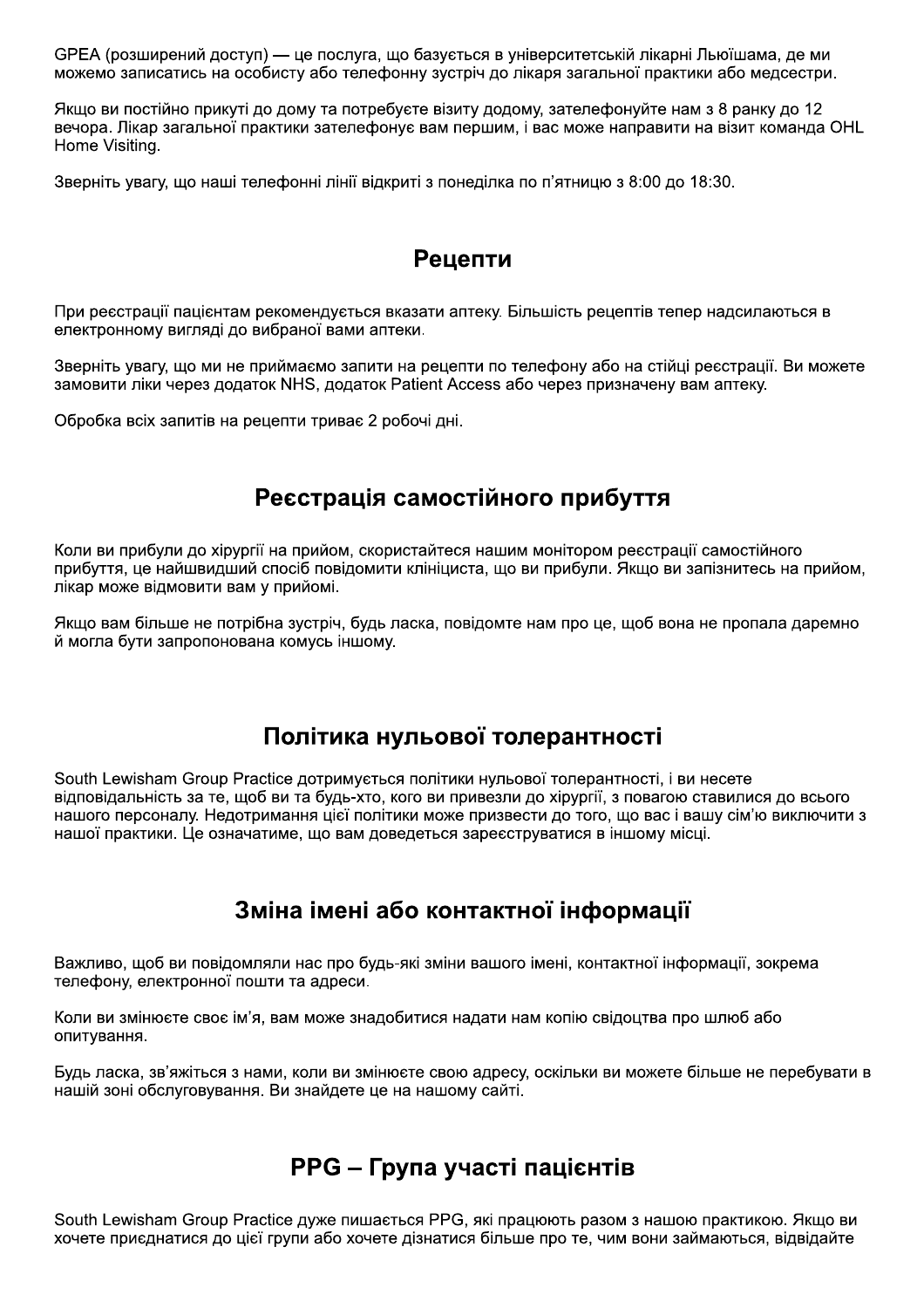### Соціальне призначення

Соціальне призначення призначене для підтримки людей з широким спектром соціальних, емоційних або практичних потреб, і багато схем зосереджені на покращенні психічного здоров'я та фізичного благополуччя.

Серед тих, хто може отримати користь від схем соціального призначення, є люди з легкими або тривалими проблемами психічного здоров'я, уразливі групи, люди, які соціально ізольовані, і ті, хто часто відвідує первинну або вторинну медичну допомогу.

Будь ласка, перейдіть за посиланням нижче, щоб перейти на сторінку веб-сайту для отримання додаткової інформації та короткого відео про те, що таке соціальне призначення

http://www.lewishamccq.nhs.uk/your-health/Pages/Social-Prescribing.aspx

### Клініки, що проводяться в SLGP

### Оздоровчі відвідувачі

Огляди немовлят та маленьких дітей проводяться командою медичних відвідувачів і тільки за попереднім записом.

### Відмова від куріння

Будь ласка, зателефонуйте нам, щоб записатися на зустріч по телефону або віч-на-віч з нашим консультантом з паління Метью Сілом.

### Клініка Анте Натал

Ця послуга наразі призупинена в хірургії через Covid-19, ми сподіваємося, що вона відновиться найближчим часом.

### Післяродові/дитячі чеки

Ці прийоми проводяться лише за попереднім записом, зазвичай вони проходять у визначеній клініці вранці в понеділок. Зазвичай прийом відбувається, коли вашій дитині виповниться 6-8 тижнів.

Якщо у вас є новонароджена дитина, будь ласка, переконайтеся, що вони зареєстровані якомога раніше.

### Клініка малої хірургії

У наших клініках також є ін'єкції стероїдів. Будь ласка, надішліть електронну консультацію, якщо ви вважаєте, що вам потрібен рекомендацій для цієї послуги.

### Клініка хронічних захворювань

Шотижня у нас є кілька клінік з хронічних захворювань для пацієнтів із довгостроковими захворюваннями, які мають пройти огляд. Ми зв'яжемося з вами, або ви можете зателефонувати нам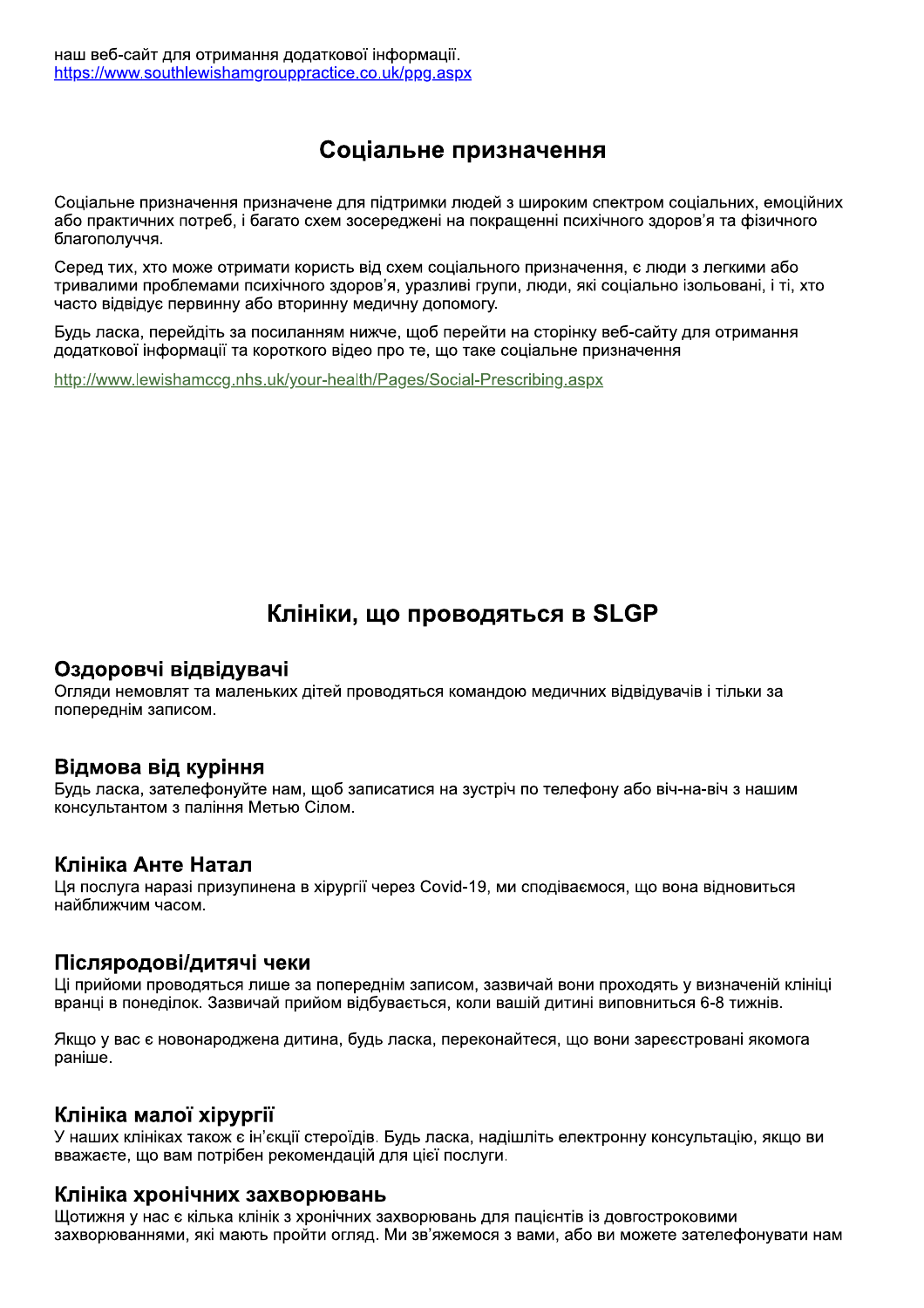або надіслати електронну консультацію, щоб ми забронювали вас. Це можуть бути зустрічі по телефону або особиста зустріч.

### Флеботомія

Тепер ви можете замовити аналіз крові онлайн у наших клініках у Льюішемі, Грінвічі та Бекслі на ваш вибір. https://www.swiftqueue.co.uk/lewisham.php

Якщо ви не можете забронювати номер за допомогою вищевказаного онлайн-сервісу, ви можете забронювати номер за телефоном на гарячій лінії для аналізу крові: 020 8333 3217. Лінії відкриті з 8:00 до 16:00, з понеділка по п'ятницю.

Зауважте, що ця послуга є частиною трасту Lewisham & Greenwich, вона не управляється і не керується SLGP.

### Служби саморекомендацій

До наступних послуг пацієнт може звернутися самостійно.

Це означатиме, що вам не потрібно відвідувати або говорити з лікарем загальної практики, щоб направити вас до цих послуг.

Будь ласка, перейдіть за посиланнями під заголовком, щоб отримати доступ до веб-сайту та форм самозвернення.

### **IAPT** (консультування)

веб-сайт https://slam-iapt.nhs.uk/lewisham/accessing-the-service/ Форма направлення https://slam-iapt.nhs.uk/self-referral/

### Подіатрія

веб-сайт https://www.lewishamandgreenwich.nhs.uk/foot-health

### Перестати палити

https://www.lewisham.gov.uk/myservices/socialcare/health/guit-smoking/Pages/default.aspx https://www.smokefreelewisham.co.uk/

Бронювання пологів - акушерки https://www.lewishamandgreenwich.nhs.uk/online-self-referral-form-for-maternity-services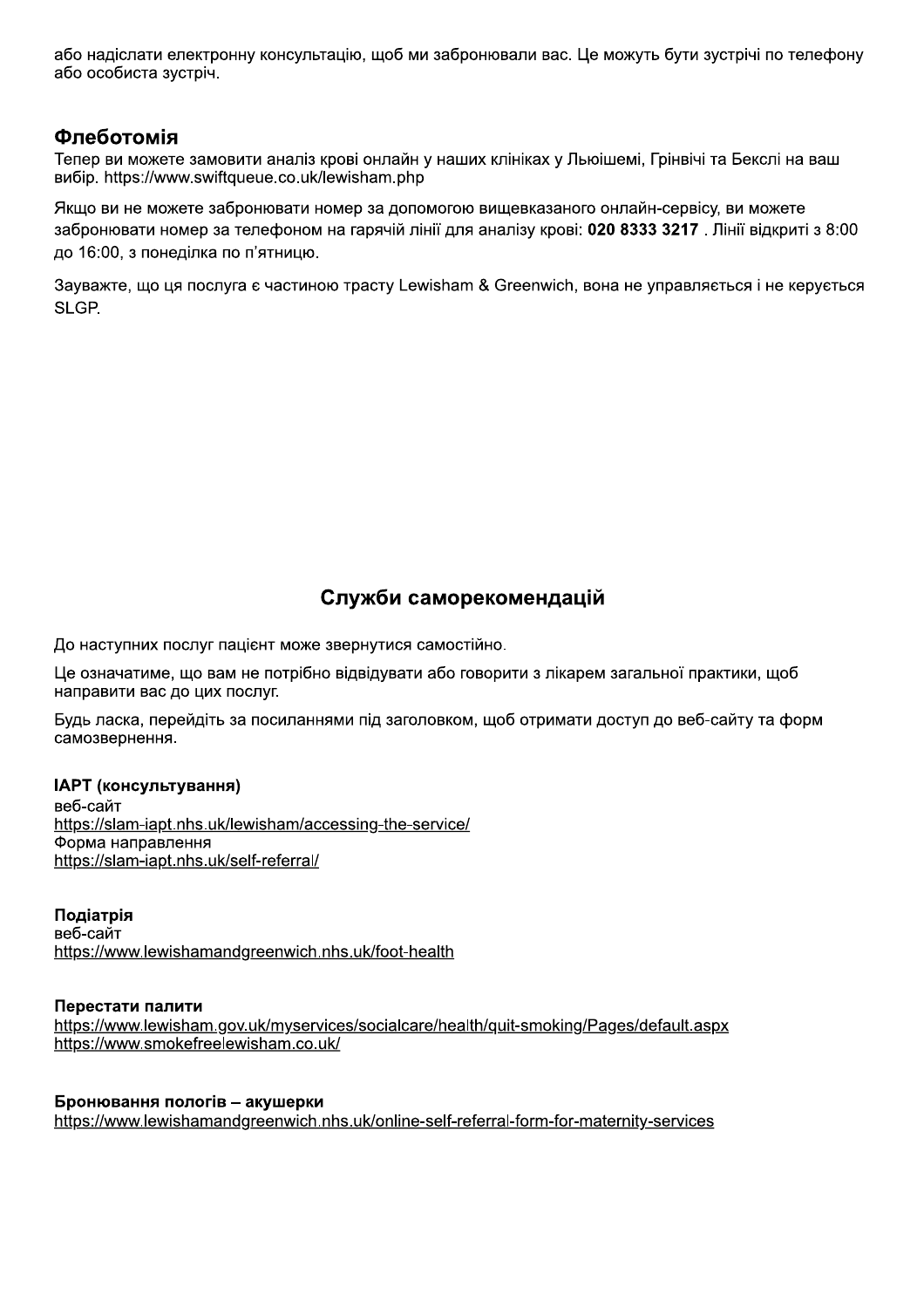# eConsult

 $\mathbf{z}$